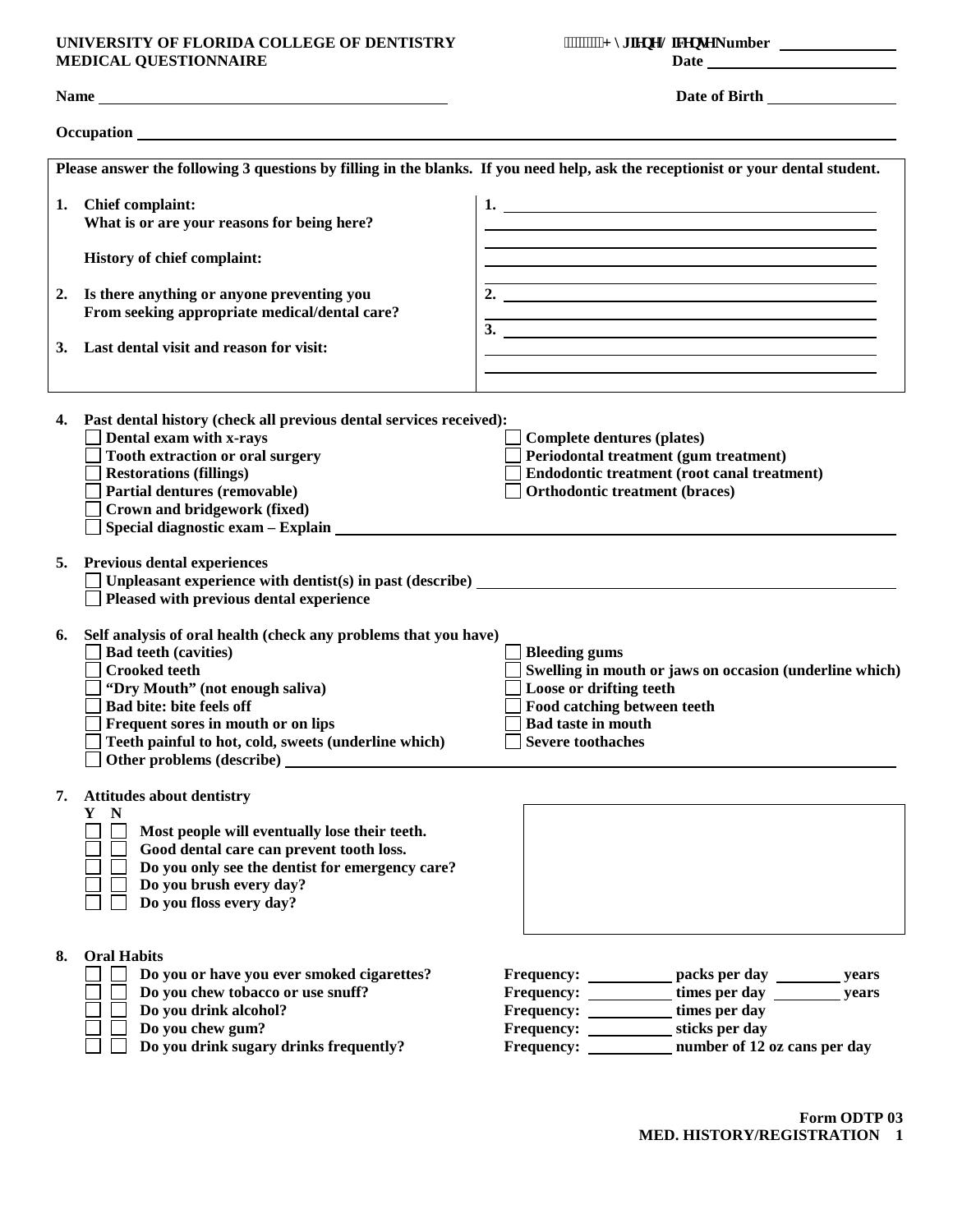| <b>CARDIOVASCULAR</b> | Yes No<br>Have you ever been told you have heart trouble?<br>1.<br>Have you ever been told you have $\Box$ high or $\Box$ low blood pressure<br>2.<br>3.<br>Do you get out of breath easily?<br>Have you had rheumatic fever?<br>4.<br>Do you have a heart murmur as a consequence of rheumatic fever?<br>5.<br>Do you have a prolapsed mitral valve?<br>6.<br>7.<br>Have you ever been told that you have a heart murmur of any cause?<br>8.<br>Have you ever been told to take antibiotics before dental treatment?<br>Have you had a heart attack?<br>9.<br>Have you had a stroke?<br>10.<br>Do your ankles become easily swollen?<br>11.<br>12.<br>Do you suffer from angina pectoris (chest and left arm pain)?<br>13.<br>Have you ever taken the weight reduction drug Fen-phen? |  |
|-----------------------|----------------------------------------------------------------------------------------------------------------------------------------------------------------------------------------------------------------------------------------------------------------------------------------------------------------------------------------------------------------------------------------------------------------------------------------------------------------------------------------------------------------------------------------------------------------------------------------------------------------------------------------------------------------------------------------------------------------------------------------------------------------------------------------|--|
| <b>SENSES</b>         | Have you had earaches or other ear problems?<br>1.<br>2.<br>Have you had eye problems such as glaucoma or other problems?<br>3.<br>Have you noticed any changes in your sense of taste or smell?<br>Do you have bad breath (halitosis)?<br>4.<br>Do you have headaches?<br>5.<br>Do you feel tired or have significant body discomfort?<br>6.<br>How well do you sleep? $\Box$ Excellent $\Box$ Good $\Box$ Fair<br>7.<br>      Poor<br>$\Box$ Do you wake up feeling tired?<br>8.<br>Do you snooze during the day? None $\Box$ A Little $\Box$ Some [<br>9.<br>$\overline{A}$ Lot                                                                                                                                                                                                     |  |
| RESPIRATO             | 1.<br>Do you have the flu or a cold more than twice a year?<br>$\overline{2}$<br>Do you have asthma, hayfever, sinusitis, or frequent sore throats?<br>Have you had pneumonia or a lung infection?<br>3.<br>4.<br>Do you have, or have you been exposed to, tuberculosis?<br>5.<br>Do you have a chronic cough or cough up blood?<br>Do you have bronchitis or emphysema?<br>6.                                                                                                                                                                                                                                                                                                                                                                                                        |  |
| NEUROLO               | 1.<br>Have you ever been under psychiatric care or had counseling?<br>2.<br>Do you have numbness or tingling feelings anywhere?<br>Have you ever had a nervous breakdown?<br>3.<br>Are you anxious or depressed frequently?<br>4.<br>5.<br>Do you have epilepsy, seizures, or other neurologic disorders?                                                                                                                                                                                                                                                                                                                                                                                                                                                                              |  |
| ENDOCRI               | $\mathbf{1}$<br>Do you have diabetes?<br>2.<br>Does any member of your family have diabetes?<br>Are you thirsty frequently or urinate frequently?<br>3.<br>Do you have thyroid problems or take thyroid tablets?<br>4.<br>5.<br>Do you have any other gland problems?                                                                                                                                                                                                                                                                                                                                                                                                                                                                                                                  |  |
| J                     | Have you had jaundice, liver trouble or hepatitis?<br>1.<br>Do you have stomach problems or ulcers?<br>2.<br>Do you have frequent or prolonged diarrhea or constipation?<br>3.<br>Do you have frequent episodes of acid reflux or vomiting?<br>4.<br>5.<br>Has your weight changed more than 20 pounds in the past year?                                                                                                                                                                                                                                                                                                                                                                                                                                                               |  |
| $U - D$               | 1.<br>Have you ever been told that you have kidney or bladder trouble?<br>2.<br>Have you had any sexually transmitted disease (syphilis, gonorrhea,<br>genital herpes, HIV infection, AIDS)?<br>Have you had any reproductive tract problems?<br>3.                                                                                                                                                                                                                                                                                                                                                                                                                                                                                                                                    |  |
| <b>HEMATOLOGY</b>     | Have you had anemia?<br>1,<br>Do you have leukemia?<br>$\mathbf{2}$<br>Do you bruise or bleed easily?<br>3.                                                                                                                                                                                                                                                                                                                                                                                                                                                                                                                                                                                                                                                                            |  |

|  | $\vert$ 2. $\Box$ $\Box$ Do you have leukemia? |
|--|------------------------------------------------|

| $\therefore$ $\Box$ Do you bruise or bleed easily? | 3. |  |  |  |  |  |  |  |
|----------------------------------------------------|----|--|--|--|--|--|--|--|
|----------------------------------------------------|----|--|--|--|--|--|--|--|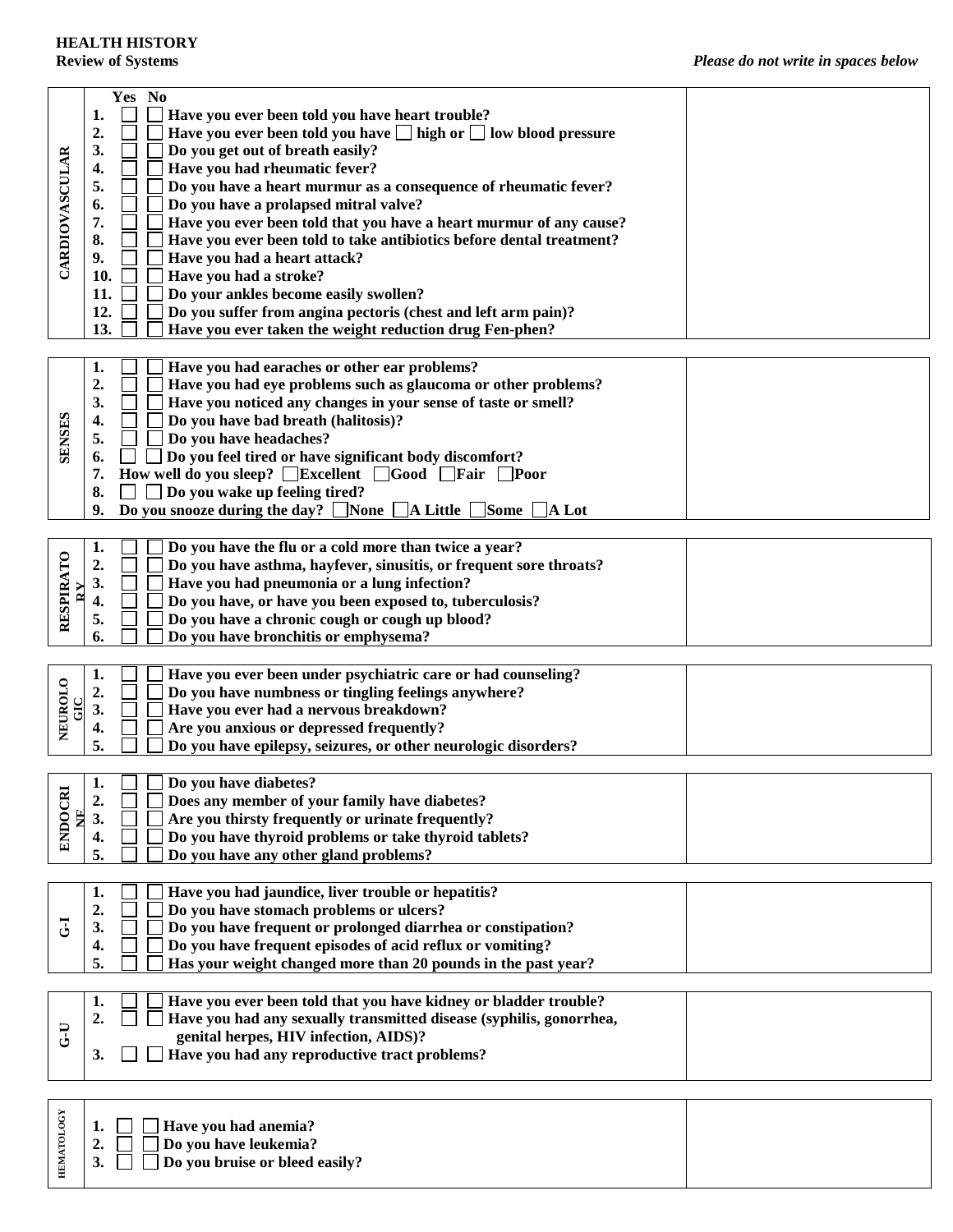| <b>IMMUNOLOGY</b>         | Yes No<br>$\blacksquare$<br>$\Box$ Are you sensitive or allergic to any medications? (penicillin,<br>1.<br>2.<br>sulfa drugs, aspirin, etc)<br>Are you allergic to any foods, metals, pollens or latex (rubber)?<br>3.<br>$\sim 1$<br>Have you been treated for a skin disease?<br>4.<br>Do you have a defective immune system?<br>5.<br>Do you take medications that suppress your immune system?<br>6.                                                                                                                                                                                                                                                                                |
|---------------------------|-----------------------------------------------------------------------------------------------------------------------------------------------------------------------------------------------------------------------------------------------------------------------------------------------------------------------------------------------------------------------------------------------------------------------------------------------------------------------------------------------------------------------------------------------------------------------------------------------------------------------------------------------------------------------------------------|
| <b>MUSCSKEL</b>           | Are your joints often painfully swollen or do you have arthritis?<br>1.<br>$\overline{2}$<br>Do you have back problems?<br>3.<br>Have you had more than one fracture or dislocation?<br>Do you have osteoporosis?<br>4.<br>Have you ever taken drugs for osteoporosis/osteopenia or as part of therapy<br>5.<br>for cancer or cancer prevention?<br>If you answered "yes" to question #5. above, please answer questions #6 - #11.<br>If you answered "no" to #5, skip to the next section.<br>6.<br>When did you start taking it? _<br>7.<br>Are you still taking it?<br>8.<br>9.<br>When did you stop taking it?<br>10. Did you take it by "mouth" or by "injection or shot" (circle) |
| <b>SURGERY-ANESTHESIA</b> | Have you had an operation?<br>1.<br>Have you had a series of shots or injections?<br>2.<br>Have you ever had an esthesia? $\Box$ Local<br>3.<br>$\Box$ General<br>Have you ever been told not to take novocaine or any other medication?<br>4.<br>Have you ever been told you had cancer or a tumor?<br>5.<br>Have you ever had chemotherapy?<br>6.<br>Have you ever had radiation therapy?<br>7.<br>Have you ever had an organ or bone marrow transplant?<br>8.<br>Are you using any recreational drugs or substances?<br>9.<br>Are you an active or recovering substance abuse?<br>10.                                                                                                |
| <b>IMPLANTS</b>           | Do you have a prosthetic (artificial) heart valve?<br>1.<br>Do you have a pacemaker or defibrillator?<br>2.<br>Have you had vascular or cardiac repair with synthetic materials?<br>3.<br>Do you have a vascular shunt (hemodialysis or drug therapy)?<br>4.<br>Do you have any prosthetic joints (hip, knee, ankle, shoulder)?<br>5.<br>6.<br>Do you have any other implant?                                                                                                                                                                                                                                                                                                           |
| FACIAL PAIN               | Do you have a history of head or neck injury?<br>1.<br>Have you ever had severe pains of the face or head?<br>2.<br>Do you suffer from headache, eye pain or migraine?<br>3.<br>Do you have ear pain or pain in front of our ears?<br>4.<br>Does anything hurt when you chew?<br>5.<br>Does your jaw make noise that bothers you or others?<br>6.<br>7.<br>Does the pain or discomfort interfere with your work activities?                                                                                                                                                                                                                                                             |
| WOMEN                     | For Women Only:<br>Are you taking birth control pills or have Norplant?<br>1.<br>Are you pregnant? Expected delivery date:<br>2.<br>Are you breast feeding?<br>3.                                                                                                                                                                                                                                                                                                                                                                                                                                                                                                                       |

## **I verify that, to the best of my knowledge, the above health history is correct:**

*Patient Signature*

| Address(es)                          |
|--------------------------------------|
| Phone(s)<br>$\overline{\phantom{a}}$ |